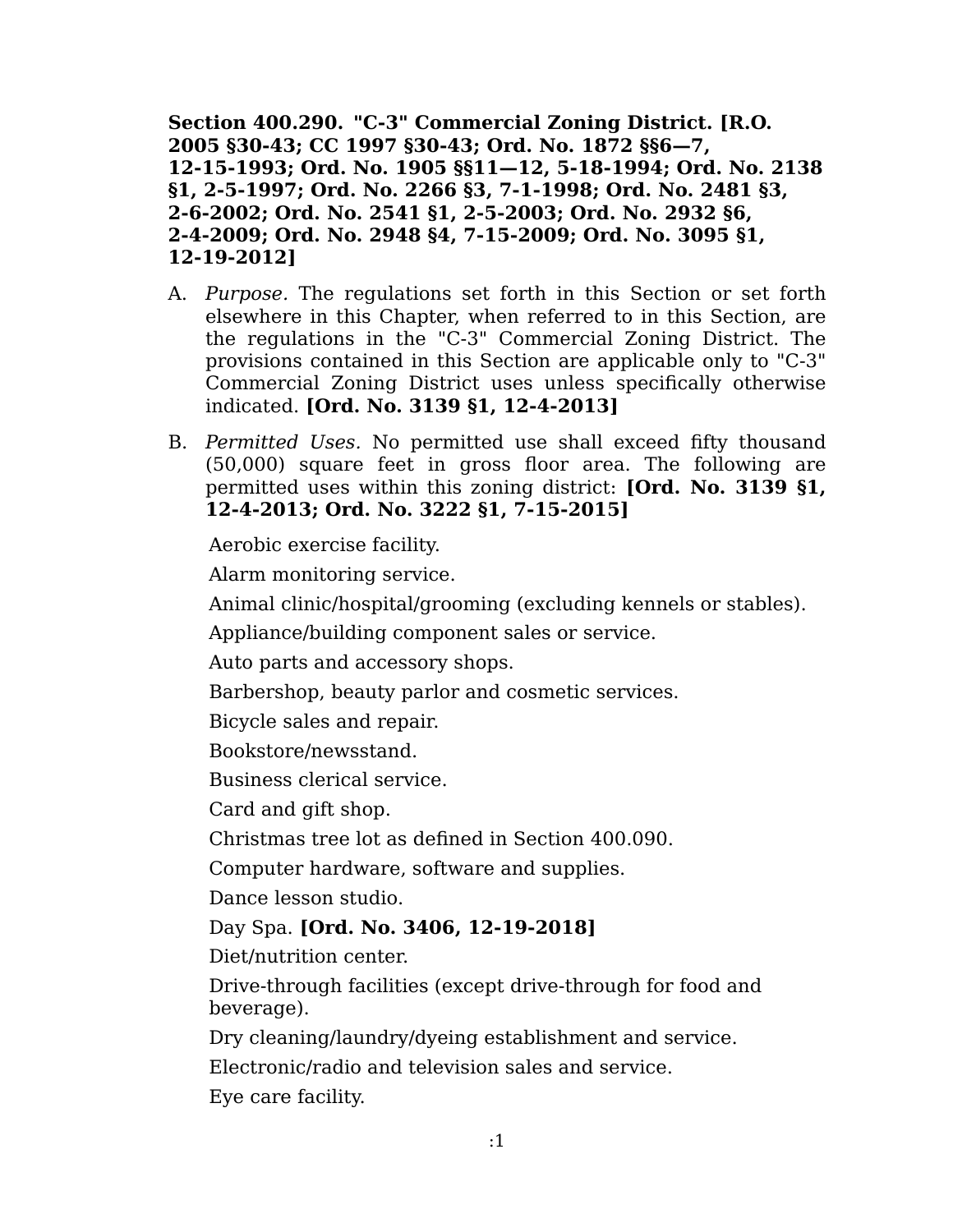Fabric store.

Florist.

Food/beverage specialty shop.

General office and medical office.

Grocery store.

Hardware store.

Heating and cooling sales office (excluding component fabrication).

Hobby/arts and crafts store.

Home and office maintenance services.

## Hotel/motel. **[Ord. No. 3428, 8-21-2019]**

Lawn and garden shop, including equipment sales and service.<sup>1</sup>

Mini-shop as defined in Section 400.090.

Multitenant retail building.

Museum.

Musical instruments, sales and rental.

Outdoor dining (with and without table service).

Pet shop.

Pharmacy.

Photography studio/film processing, photo sales and service.

Print shop: an establishment in which the principal business consists of duplicating and printing services using photocopy, blueprint or offset printing equipment, including publishing, binding and engraving.

Post office.

Public building, City.

Recreation facility, public or private.

Rental or leasing of passenger motor vehicles facility, as defined in Section 400.090.

Restaurant, cafeteria, catering service.

Sales of wall or floor coverings, fixtures, furniture and upholstering.

Sales of wearing apparel/jewelry.

**<sup>1.</sup> Editor's Note: Massage therapy services, which immediately followed, was deleted 5-17-2017 by § 2 of Ord. No. 3331.**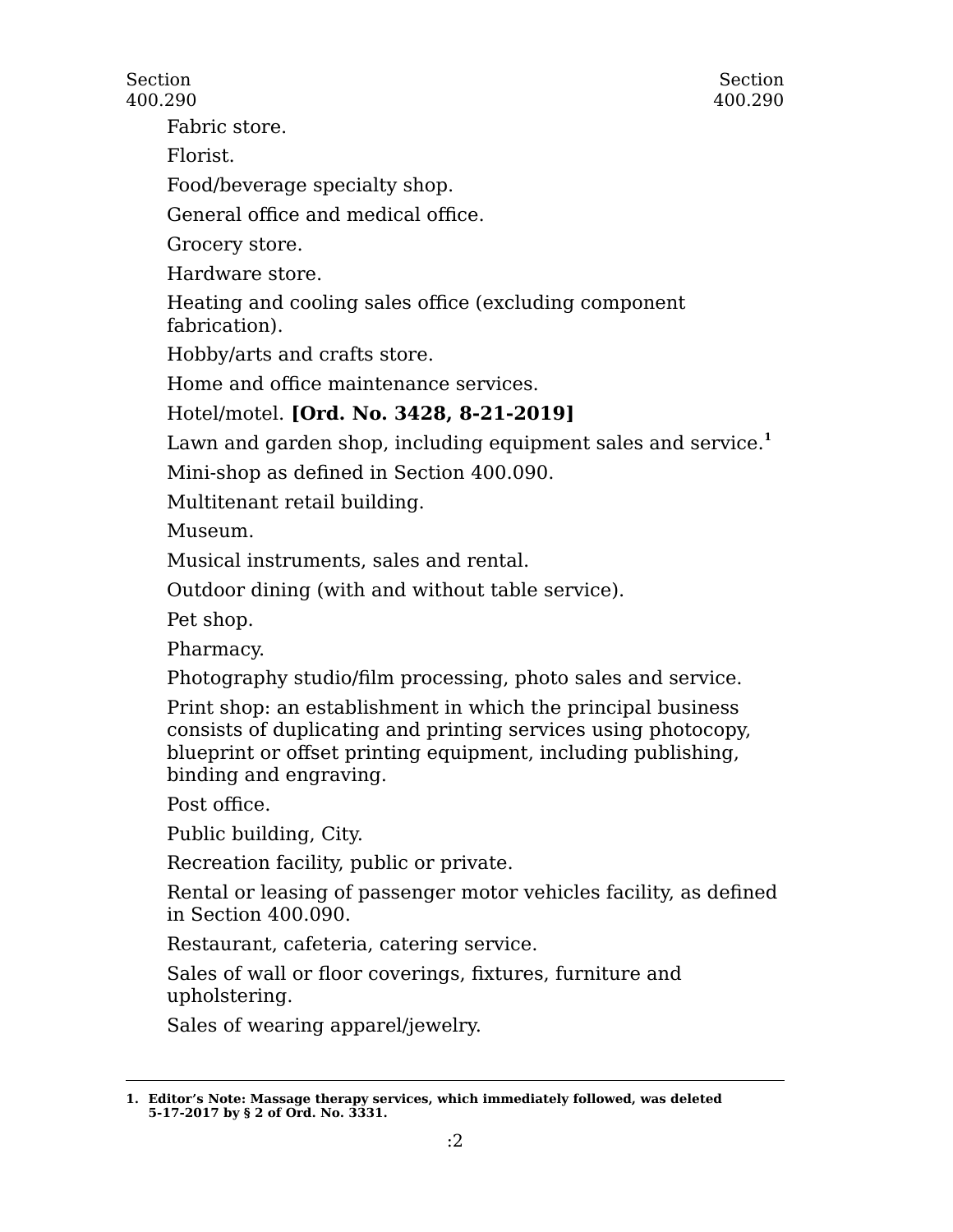Section 400.290

School, college (other than public).

Shoe repair.

Shopping center.

Sporting goods store.

Tailoring.

Tanning, exercise facility.

Toy store.

Travel agency.

Videocassettes, rental and sales.

## C. *Conditional Uses.* **[Ord. No. 3139 §1, 12-4-2013; Ord. No. 3171 §4, 8-20-2014; Ord. No. 3210 §2, 2-18-2015; Ord. No. 3213 §1, 3-23-2015; Ord. No. 3222 §1, 7-15-2015]**

All permitted uses exceeding fifty thousand (50,000) square feet in gross floor area.

Any retail sales business not specifically listed as "permitted" (exclusive of adult entertainment facility, and manufacturing or light industrial uses as determined by the Planning Director).

Automobile repair.

Automobile service.

Automobile wash.

Boarding kennel. **[Ord. No. 3370, 4-18-2018]**

Cell towers.

Church or other non-denominational place of worship.

Cigar bar.

Convenience store.

Craft/microbrewery, cidery, winery or distillery. **[Ord. No. 3372, 4-18-2018]**

Day-care center. **2**

Drive-through for food and beverage.

Dwelling, multi-family.

Dwelling, two-family. **3**

**<sup>2.</sup> Editor's Note: The former conditional use of "dog day-care facility," which immediately followed, was repealed 5-18-2018 by Ord. No. 3377. See "Pet day-care facility" and "Pet training facility," herein.**

**<sup>3.</sup> Editor's Note: The former conditional use of "fast-food restaurant," which immediately followed, was repealed 12-16-2015 by §5 of Ord. No. 3249.**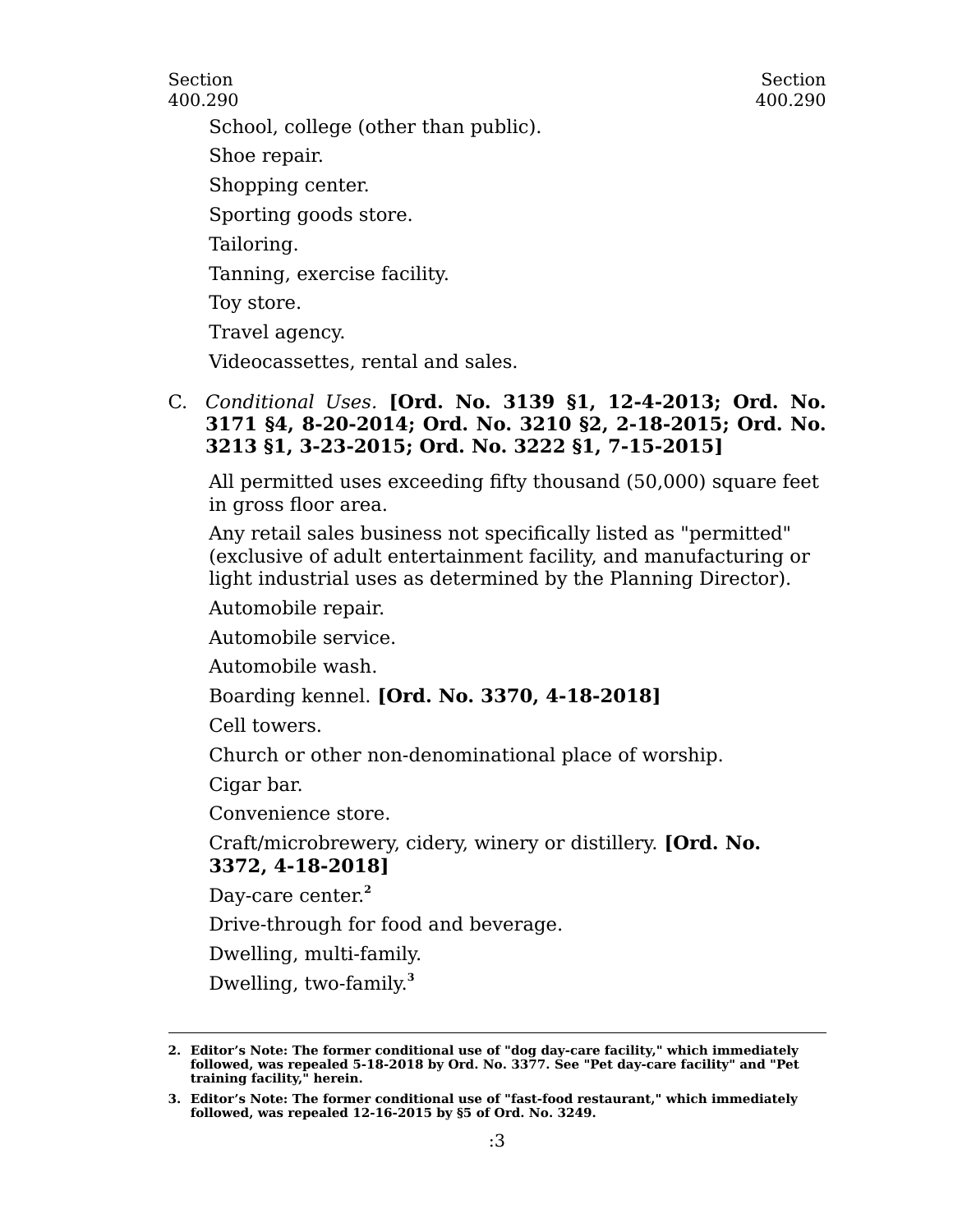Gasoline filling station (as per Section 400.333).

Hookah lounge.

Liquor sales in conjunction with permitted uses and conditional uses.**<sup>4</sup>**

Massage therapy services. **[Ord. No. 3331 § 2, 5-17-2017]**

Medical Marijuana Cultivation Facility (indoor). **[Ord. No. 3415, 4-17-2019]**

Medical Marijuana Dispensary Facility. **[Ord. No. 3415, 4-17-2019]**

Medical Marijuana-Infused Products Manufacturing Facility. **[Ord. No. 3415, 4-17-2019]**

Medical Marijuana Testing Facility. **[Ord. No. 3415, 4-17-2019]**

Mortuary.

Motor vehicle sales with or without ancillary rental or leasing. Nursing home and facilities.

Pet day-care facility **[Ord. No. 3377, 5-16-2018]**

Pet training facility **[Ord. No. 3377, 5-16-2018]**

Private, civic, fraternal or charitable club.

Resale/consignment shop. **[Ord. No. 3345 § 2, 8-16-2017]** Retirement complex.

Short term residential rentals. **[Ord. No. 3312 § 2,**

## **3-15-2017]**

Utility facility or substation.

Vapor lounge.

- D. *Accessory Uses.*
	- 1. Accessory buildings and uses customarily incidental to the above uses.
	- 2. Any building used primarily for any of the above enumerated purposes may have not more than forty percent (40%) of the floor area devoted to storage purposes incidental to such primary use.
- E. *Parking Requirements.*

**<sup>4.</sup> Editor's Note: The former conditional use of "microbrewery/winery boutique," which immediately followed, was repealed 4-18-2018 by Ord. No. 3372. See "craft/microbrewery, cidery, winery or distillery," herein.**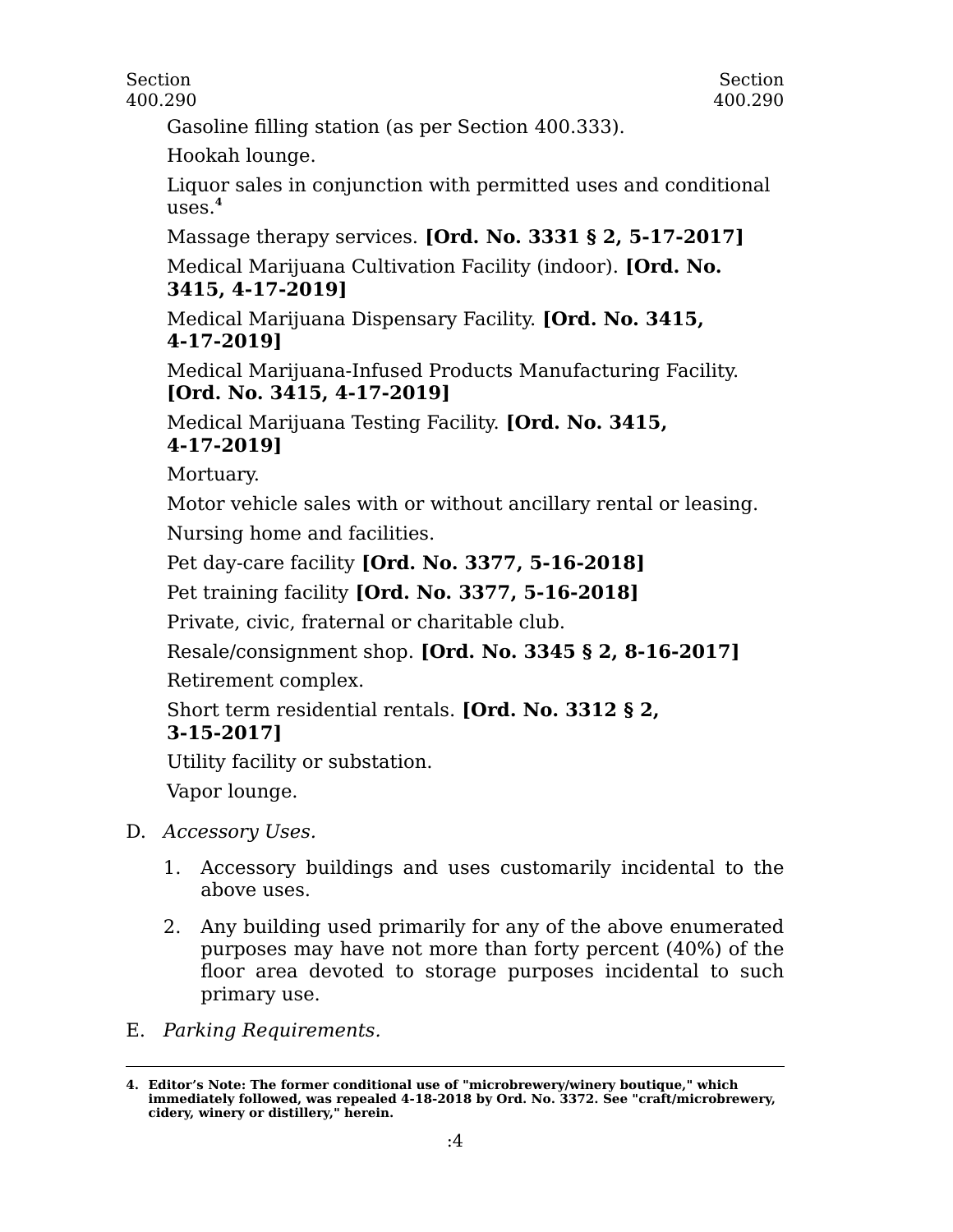1. No motor vehicle licensed in excess of eighteen thousand (18,000) pounds gross vehicle weight may be parked or allowed to otherwise stand or idle in this zoning district unless said vehicle is owned, leased or controlled by the entity authorized to operate at the location where said vehicle is to be parked. No trailer, storage or hauling portion of a truck or of any other motor vehicle may be parked or allowed to otherwise stand or operate in this zoning district unless said vehicle is owned, leased or controlled by the entity authorized to operate at the location where said vehicle is to be parked.

Within the Town Center, as defined in Section 400.090, parking shall be located behind the front building line.

- F. *Area Requirements.***<sup>5</sup>**
	- 1. *Minimum lot area.* One-half (½) acre twenty-one thousand seven hundred eighty (21,780) square feet].
	- 2. *Minimum front building setback line.* One hundred ten (110) feet from the center line of the road right-of-way along Manchester Road, Clarkson Road, Clayton Road, Old State Road and Kiefer Creek Road. Where the front of a commercial lot and/or use abuts a residential side street, the minimum front yard setback from the residential street shall be consistent with the residential setback. **[Ord. No. 3210 §2, 2-18-2015; Ord. No. 3222 §1, 7-15-2015]**

*Exception.* The front building setback for properties within the Town Center, as defined in Section 400.090, shall be twenty (20) feet from the front property line, or as may be approved by the City Council. However, to make use of this exception, all parking shall be located behind the front building line. Pedestrian accommodations and amenities, including, but not limited to, sidewalks, street furniture, pedestrian level lighting, and landscaping, shall be provided within the front setback, between the building facade and street, as required by the City Council.

3. *Minimum width side yard.* Ten (10) feet, except on the side of a lot abutting a residential zoning district in which case there shall be a side yard of not less than twenty-five (25) feet. **[Ord. No. 3213 §1, 3-23-2015]**

**<sup>5.</sup> Editor's Note: Also see Section 400.475, Building Setbacks And Yards.**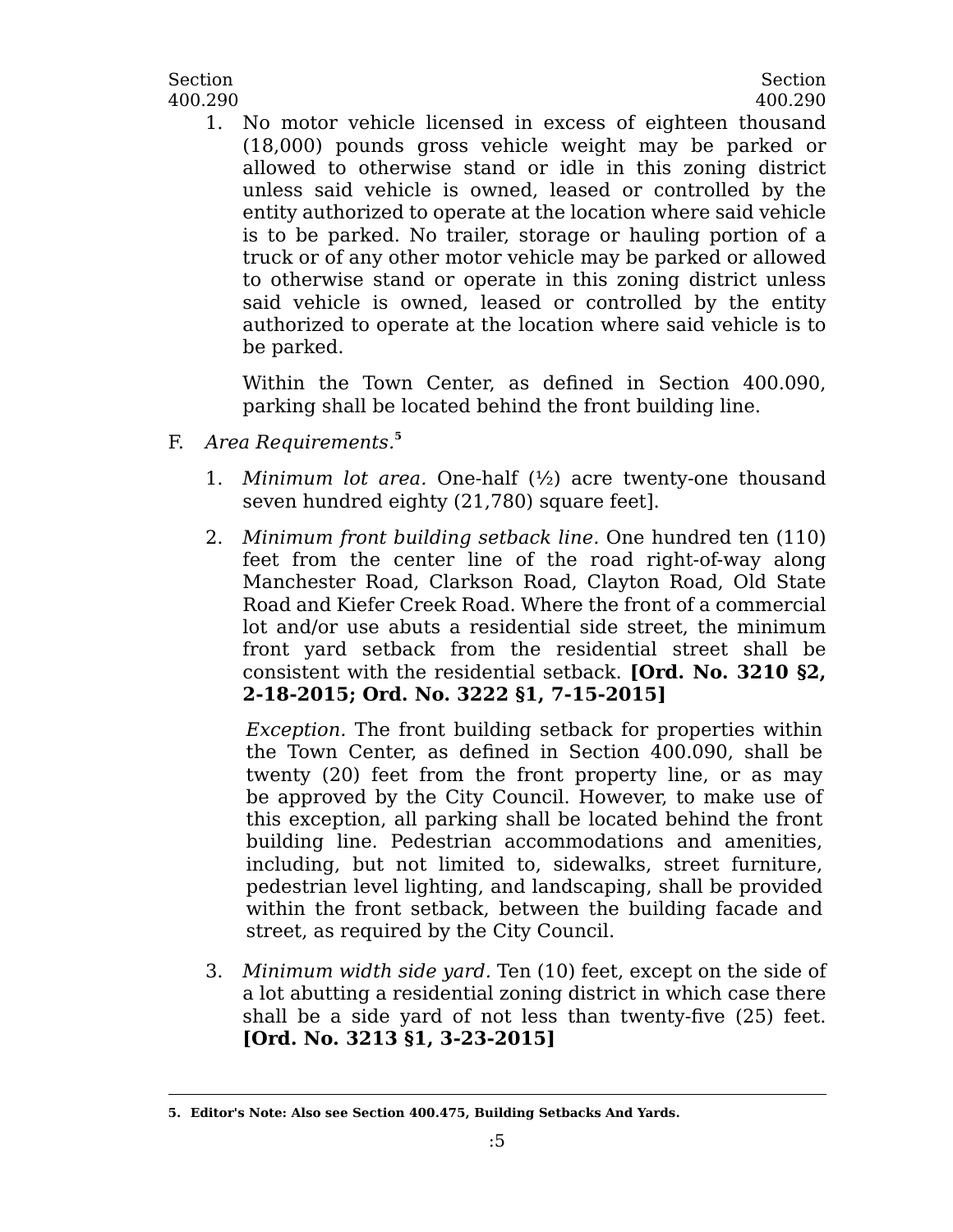*Exception*: When the side yard of a lot upon which a gasoline filling station use is conducted abuts residentially zoned lot(s) and/or residential use(s), the minimum side yard width [on the side abutting the residentially zoned lot(s) and/or residential use(s)] shall be one hundred fifty (150) feet.

4. *Minimum depth rear yard.* Twenty-five (25) feet. Landscaped buffer areas required by Section 400.480 may be within the rear yard. **[Ord. No. 3213 §1, 3-23-2015]**

*Exception*: When the rear yard of a lot upon which a gasoline filling station use is conducted abuts residentially zoned lot(s) and/or residential use(s), the minimum rear yard width [on the side abutting the residentially zoned lot(s) and/or residential use(s)] shall be one hundred fifty (150) feet.

- 5. Where a lot is located at the intersection of two (2) or more streets, there shall be a front yard on each street side of a corner lot. In no case shall the front yard depth be less than established for that street.
- 6. *Building/structure height setback.* A building or structure shall be set back from the property line at least one (1) foot for each foot of height when abutting a residential zoning district or in conformance with other applicable provisions, whichever is greater.
- 7. *Exception.* The area requirements for the Clarkson Clayton planned unified shopping center are set forth in Ordinance No. 876, as amended. In the event of a conflict with this area requirements Subsection, the site-specific provisions of Ordinance No. 876, as amended, shall control and prevail over any inconsistent provision in this area requirements Subsection. **[Ord. No. 3264 §1, 3-16-2016]**
- G. *Height Requirements.*
	- 1. The maximum height for any structure in this district is two (2) stories or thirty (30) feet. Any structure in excess of two (2) stories or thirty (30) feet will not be allowed except as a conditional use.
	- 2. The maximum height of church and temple spires and steeples is seventy-five (75) feet, provided that the building is set back from all yard lines at least one (1) foot for each foot of height or in conformance with applicable provisions, whichever is greater.